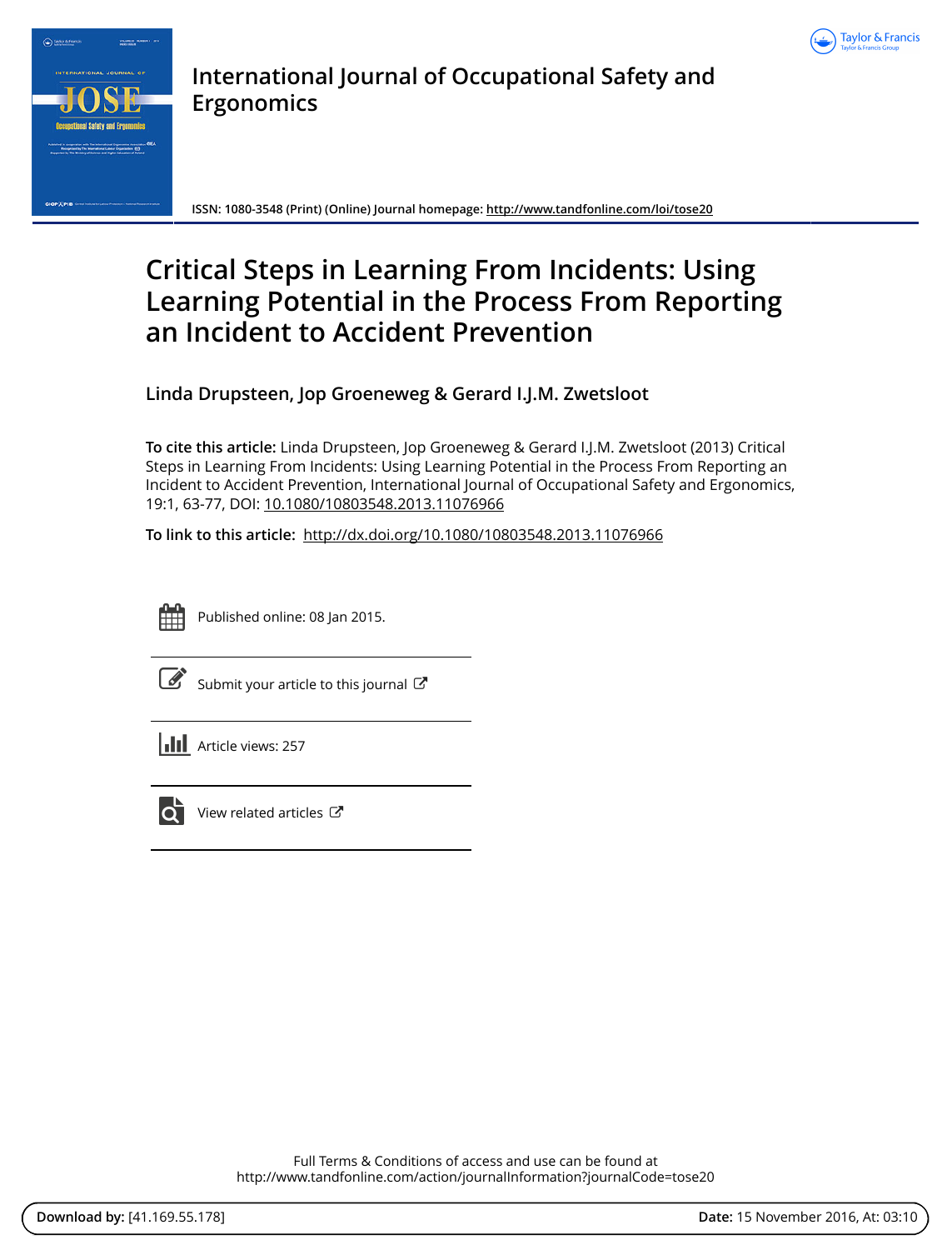# Critical Steps in Learning From Incidents: Using Learning Potential in the Process From Reporting an Incident to Accident Prevention

## Linda Drupsteen

**TNO Work and Employment, The Netherlands**

#### Jop Groeneweg

**Leiden University, Leiden, The Netherlands TNO Work and Employment, The Netherlands**

#### Gerard I.J.M. Zwetsloot

**TNO Work and Employment, The Netherlands Institute of Work, Health and Organisations, Nottingham University, Nottingham, UK**

*Many incidents have occurred because organisations have failed to learn from lessons of the past. This means that there is room for improvement in the way organisations analyse incidents, generate measures to remedy identified weaknesses and prevent reoccurrence: the learning from incidents process. To improve that process, it is necessary to gain insight into the steps of this process and to identify factors that hinder learning (bottlenecks). This paper presents a model that enables organisations to analyse the steps in a learning from incidents process and to identify the bottlenecks. The study describes how this model is used in a survey and in 3 exploratory case studies in The Netherlands. The results show that there is limited use of learning potential, especially in the evaluation stage. To improve learning, an approach that considers all steps is necessary.*

organisational learning incident survey learning potential case studies

## **1. INTRODUCTION**

Despite all efforts, many organisations have problems in reducing the number of safety incidents. This can be partly attributed to the failure to learn from accidents [1, 2, 3, 4]. The term "incident" refers to the combined set of occurrences of both accidents and near misses [5]. It can refer to any unwanted event, including occupational or proc-

ess safety incidents, or events with environmental impact. Both accidents and near misses are preceded by similar sets of failure causes and only the presence or absence of defence and recovery mechanisms determines the actual outcome (e.g., normal situation, near miss or accident) [6]. Incidents are an outcome of organisational failure causes that should have been addressed [7]. Therefore, incidents include many types of

This work was in part financed and supported by the Ministry of Social Affairs and Employment (SZW). The authors wish to thank the department of Health and Safety at Work of the Ministry for many stimulating discussions. The authors wish to acknowledge also their colleagues at TNO Work and Employment, in particular Niek Steijger, Jakko van Kampen and Ellen Bos for adding their knowledge, and for their assistance in performing this study. The authors also would like to thank the Dutch Association of Safety Professionals (NVVK) for spreading the call for participation in the survey, and they wish to thank the companies which participated in the survey and in the case studies. This paper does not necessarily reflect any position or policy of SZW.

Correspondence should be sent to Linda Drupsteen, Polarisavenue 151, 2132 JJ Hoofddorp, The Netherlands. E-mail: [linda.drupsteen@tno.nl](mailto:linda.drupsteen%40tno.nl?subject=).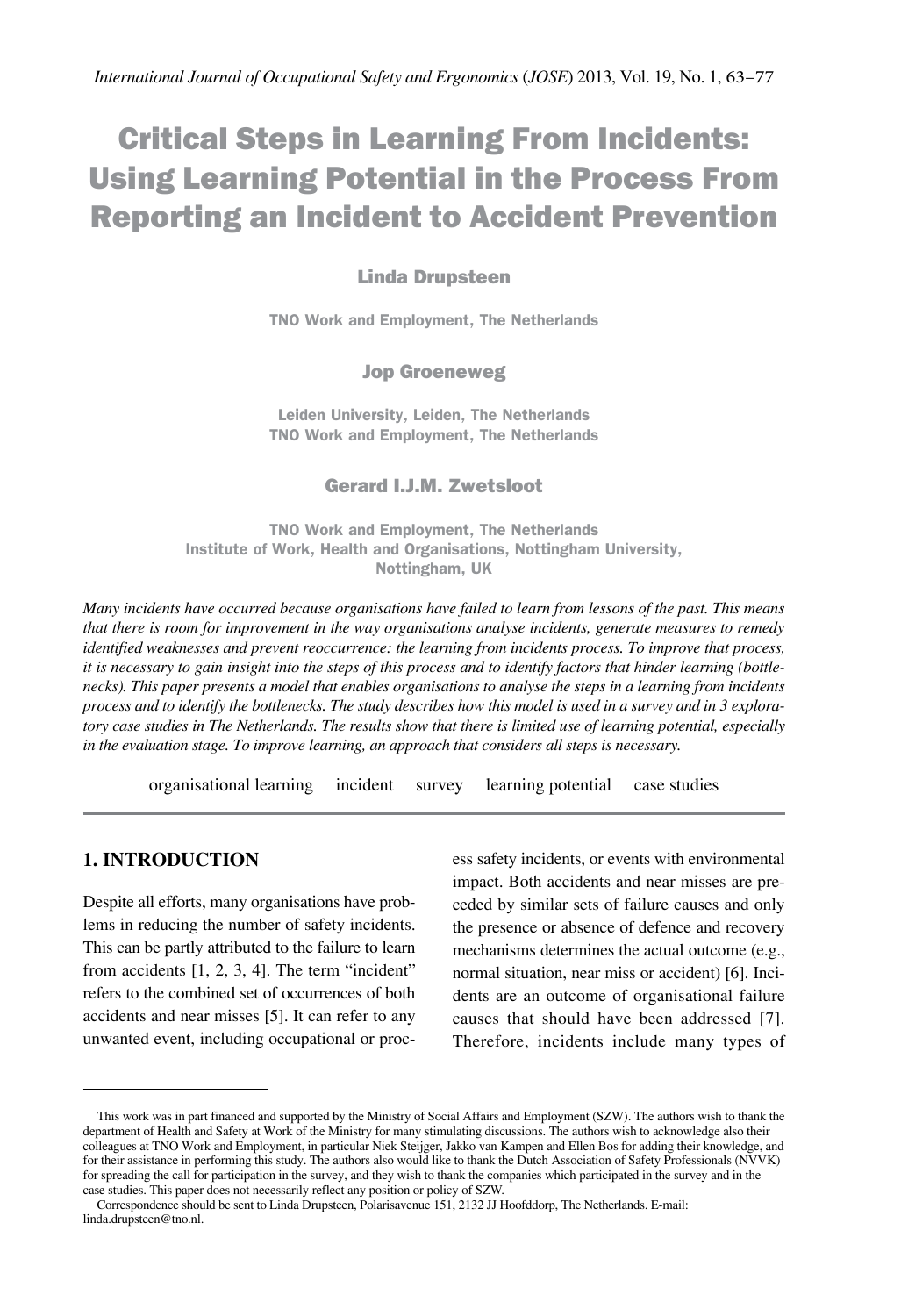unwanted events, but by analysing them to identify organisational failures in preventing those incidents, valuable lessons to learn from are determined [8, 9]. Identifying the unwanted deviations and learning from them leads to safer and more reliable processes, which will result in fewer incidents [10, 11].

A traditional approach to learning from incidents is that when an analysis is performed with care and lessons are formulated, this will lead to the prevention of incidents [6, 12, 13, 14]. However, learning from incidents should not only focus on preventing recurrence, but also on making an organisation inherently safer and on improving the learning from incidents process itself. Effective learning from incidents entails follow-up steps and actions that lead to effective interventions [15, 16]. Moreover, the learning process itself should be evaluated. To improve the learning from incidents process, it is necessary to gain insight into the steps of this process and to locate any steps where learning potential is lost. This paper presents a model for the steps in the learning from incidents process and the operationalisation of these steps into a survey used to identify bottlenecks that need to be addressed to improve this process. The survey was used to analyse the learning from incident processes in Dutch organisations from a range of sectors, with the aim of answering the following research questions:

- At what step of the learning from incidents process is most learning potential lost?
- Which steps are formally organised in the organisations and which steps are not?
- How well are steps performed in daily practice?
- Are there differences in the formal organisation of the learning from incidents process and how well is the process performed in practice?
- Are there differences between sectors in the organisation and performance of the learning process?

Section 2 of this paper presents the model of the learning from incidents process and its background. The model is used to gain insight into the perception of the actual performance of the learning process (qualitative) and for the development of a survey in which the process steps are systematically analysed. Sections 3 and 4 discuss the methods and findings of the survey and the exploratory cases in which the model was applied. Sections 5 and 6 summarise the strengths and limitations, and discuss some issues for the direction of future research.

# **2. THE LEARNING FROM INCIDENTS PROCESS**

A model of the learning from incidents process was developed; this was based on expert opinion, an overview of existing systems used by large, mainly petrochemical and petroleum companies, and a literature review. The review focused on learning from safety incidents and accidents. The model was a schematic representation of the learning process. It was translated into a survey to obtain quantitative information and enable comparisons. The model was also used to obtain qualitative information in the case studies that added in-depth information to the quantitative results. The main purpose of the model was to enable the systematic analysis of steps in the learning from incidents process and to identify bottlenecks in this learning process. A bottleneck is the step at which the process is hindered or impeded. This section introduces the model and its background. It describes the steps in the learning from incidents model and their theoretical background.

## **2.1. The Learning From Incidents Model**

The learning from incidents process consists of 11 steps, divided into four stages: investigating and analysing incidents, planning interventions, intervening and evaluating (see Figure 1). The quality of each step depends on the drivers, methods, resources and outputs [17].

Each of the four stages leads to a result (gate) that is considered to be a vital input into the next stage in the learning process. The result is necessary, but not sufficient by itself, for an effective learning from incidents process. When the results are suboptimal or missing, the next stage is expected to be less effective. If a step is not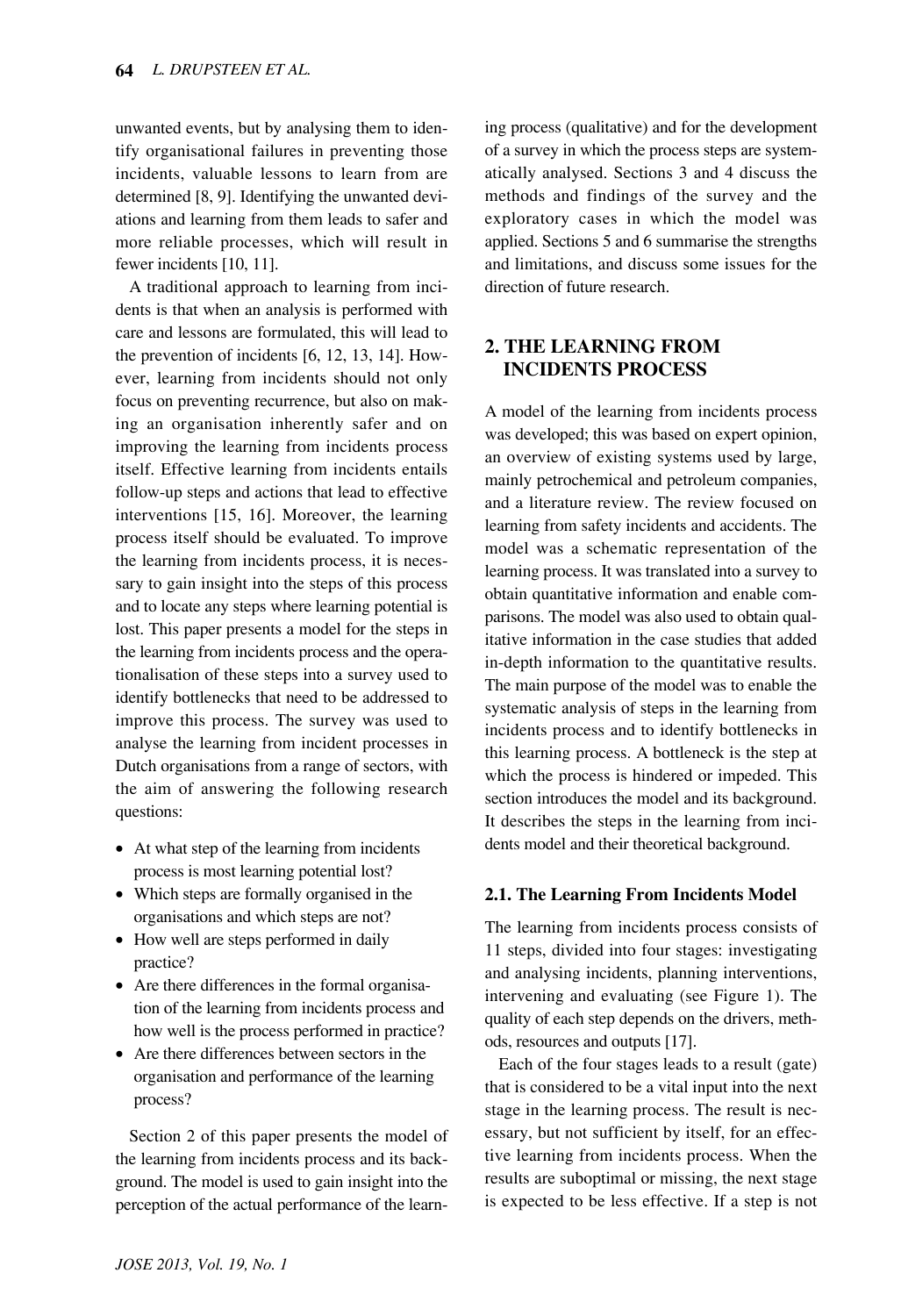

**Figure 1. Model of the learning from incidents process.**

performed, not performed well or relevant information is not used, this is a bottleneck in the learning process, leading to a loss of learning potential (which is the measure of what the organisation is capable of learning and doing when all relevant information is taken into account). For example, it is possible that management will still formulate recommendations even in the absence of a proper investigation. However, this will reduce the effectiveness of the overall learning process. Moreover, communication through the stages and steps is necessary. This includes feedback to earlier stages if there is a mismatch between the intended and the actual outcome for that stage.

The learning from incidents process can be compared with the plan–do–check–act (PDCA) cycle [18], in which the outcomes are part of an iterative process: a plan of action is drawn up, the actions are performed, the actions are then evaluated and, based on this evaluation, new lessons are formulated. In his last years, Deming changed the C in his cycle to S (study) [19], because, in his view, the results should be studied and causes of failure should be investigated rather than just checked. The Deming cycle is also the basis of many management system approaches (e.g., Standards No. ISO 9 001:1997 [20]), ISO 14 001:2004 [21] and OHSAS 18 001:2007 [22] and is seen as the core of a process of continual improvement. Similar loop models for experiential learning can also be used to describe and analyse collective or organisational learning processes (e.g., Kolb [23], Senge [24], Swieringa and Wierdsma [25] and Zwetsloot and Allegro [26]).

The next sections describe stages of the learning from incidents process and their operationalisation into steps to enable a systematic analysis.

## *2.1.1. Stage 1: investigating and analysing incidents*

Stage 1 in the learning from incidents process consists of the following steps: incident reporting, incident registration, determining the depth and scope of research, fact finding and incident analysis. The learning from incidents process requires an understanding of the causation of incidents, including underlying causes [6], and of options to prevent future recurrence. This is the vital output that any incident investigation should deliver.

Before an incident can be analysed, it is necessary for it to be reported. To enable reporting to take place, some form of reporting system is required [27, 28] and a no-blame culture should be present [29, 30]. It is also an option to learn from the incident investigations of other organisations; that is, however, beyond the scope of the research presented here.

#### *2.1.2. Stage 2: planning interventions*

The nature and quality of recommendations for the prevention of future incidents are based on the output of the incident investigation. Part of the planning process involves prioritising and selecting those options that are expected to be most effective, and identifying them as the recommendations requiring priority [31].

In stage 2, a realistic action plan is formulated. The steps in stage 2 are determining the priority and urgency of actions, formulating recommendations and formulating the action plan. Actions that are formulated based on the recommendations, and that are included in the action plan, should preferably be specific, measurable, attainable and relevant, and a specific date for commencing the intervention should be included. The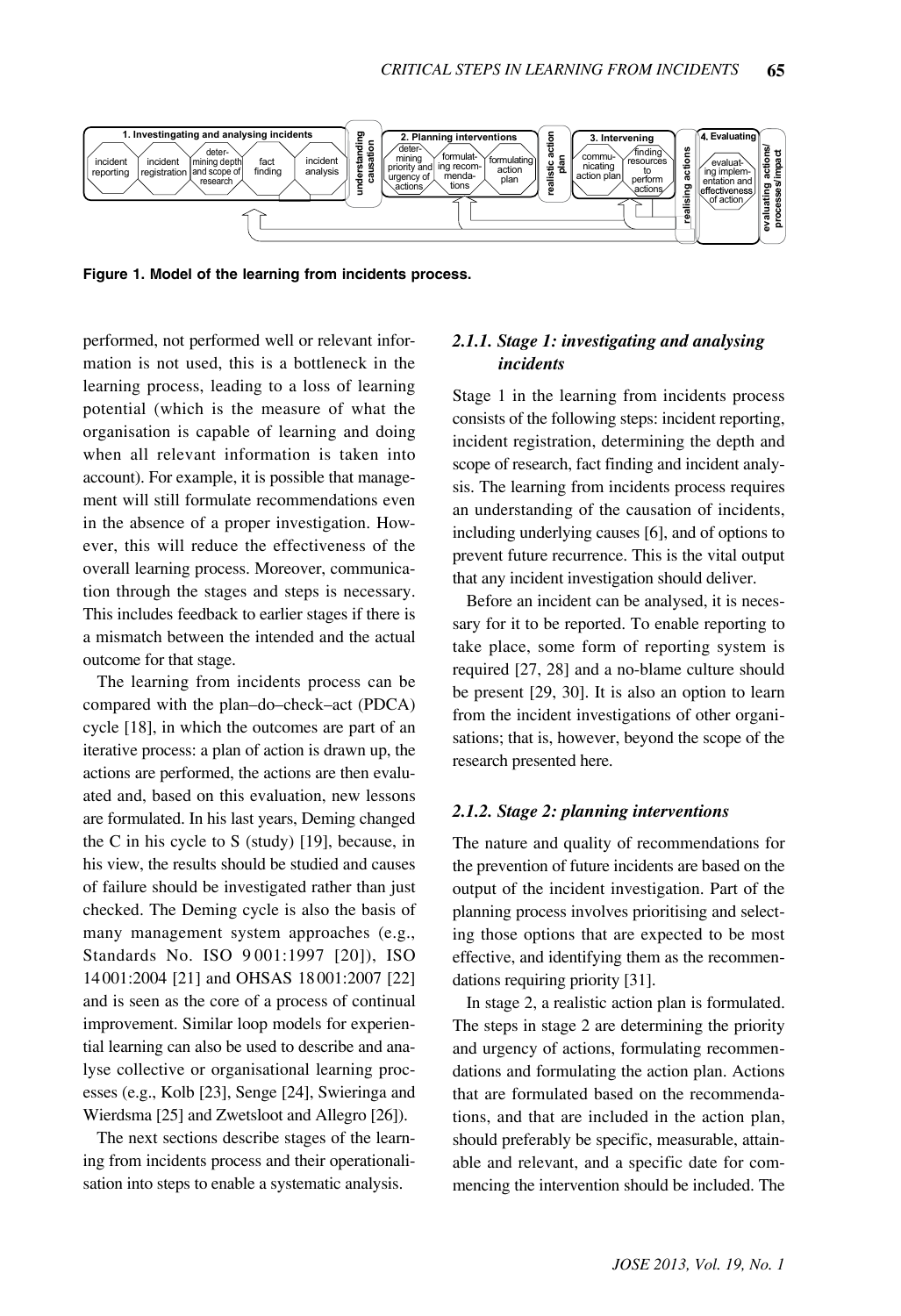result of the planning stage is a realistic action plan, which is based on a good understanding of (underlying) causes and their remediation.

## *2.1.3. Stage 3: intervening*

Stage 3 aims at realising the action plan, through the implementation of interventions. The steps in this stage are communicating the action plan and finding resources to perform the actions. A first requirement is that the people responsible for the actions, and those supposed to contribute to them, should be informed and have ownership of the actions [32]. Resources, especially time, money and human and technological capabilities, may be vital for performing the actions as intended. It is important that the action plan and its objectives are communicated throughout the organisation [33], especially to demonstrate a willingness to improve safety and to share the lessons learned from the investigation and planning process. The outcome of this stage should be the realisation of the actions.

# *2.1.4. Stage 4: evaluating*

A well-known distinction in organisational learning processes is between single- and double-loop learning [34]. In single-loop learning, the basic characteristics of the situation remain constant, but the existing situation or processes are improved. In double-loop learning, the values of the theory in use are evaluated and changed [34, 35]. The evaluation stage involves both levels; that is, whether the actions are performed or not (first-order learning) should be evaluated as well as whether the actions taken were effective or not (second-order learning).

If an action is not fully realised or not fully effective, the reasons for this should be identified. These constitute the lessons from the learning from incidents process, and as such are the key to improving the learning capability of the organisation. This so-called learning to learn process (called deutero-learning by Argyris and Schön [34, 35]) is an important kind of double-loop learning. It enables an organisation to continuously improve and, in this context, system thinking and the mental models of the key actors are crucial to success [24]. The outcome of this stage is an evaluation of actions and processes, and of the impact on the organisation and, if possible, on its safety performance. Where relevant, the evaluation should lead to improvements in the other three stages.

## **2.2. Background**

We regard the process of learning from incidents as a variation of learning by doing, or experiential learning [23]. According to Kolb, learning by experience should lead to the adaptation of "doing", and to changes in behaviour. Cognitive progress alone is thereby regarded as incomplete learning, as long as the lessons learned do not lead to changes in actual practice [23]. Piaget, who focused on learning in schools, distinguished several levels of learning, ranging from being able to reproduce certain knowledge, via being able to apply the knowledge in a similar setting to that in which it was offered, to being able to apply the knowledge adequately in other (new) settings [36]. Whether knowledge is applied and actual changes are established can only be determined if all stages of the learning from incidents process, including the evaluation stage, are performed. In this study, the survey and the cases are both used to determine whether the steps are performed. The case studies are specifically used to give meaning to the survey results. The levels of learning are used in the interpretation of these case studies.

Organisational learning theories emphasise the importance of the potential differences between what has been said or written and what is actually done. The actual performance, but also the learning, of organisations is determined with the practical activities in organisations, referred to by Argyris and Schön as theory-in-use [34]. When steps of the learning from incidents process are actually performed and put into practice, this is an illustration of the theory in use. However, managers are all too often only learning "talking and thinking", in which case they learn according to what Argyris and Schön call espoused theory [34]. For example, audits of safety management systems that focus too much on the documentation of procedures, and do not carefully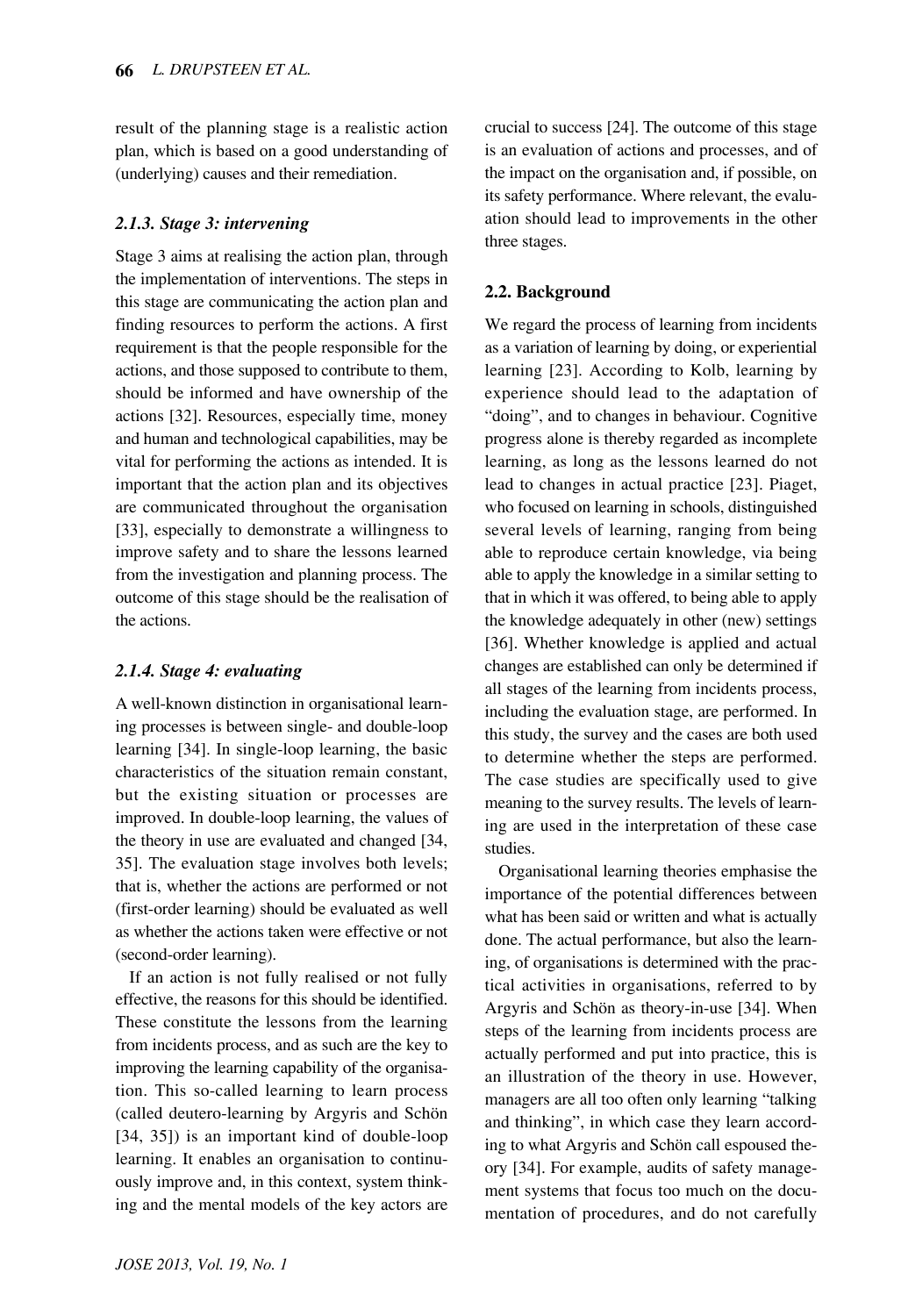investigate the actual practice, are less effective because they address mainly the espoused theories of the organisation. The espoused theory of learning is illustrated with the formal organisation of the steps in the process, e.g., with systems and procedures. In this study, the difference between how learning is formally organised and how it is performed is analysed with the survey.

## **3. METHOD**

This section describes the two data collection strategies that were used to gather information to help answer the research questions; these were a survey amongst safety professionals and exploratory case studies in three organisations in The Netherlands.

#### **3.1. Survey**

The analytical framework was used to develop a survey in which each of the 11 steps was made explicit (Figure 1). The survey was used to ask Dutch safety professionals which steps of the learning cycle were organised in their organisation (e.g., with procedures, rules or division of tasks), which steps of the learning cycle were, in their view, performed effectively in daily practice and which step was the most important bottleneck in the learning cycle.

Two questions in the same format were asked for all steps. There was also a blank field in which the participants could elaborate on their response. The (here translated) questions were asked in Dutch:

- Is this step formally organised in your organisation?
- How does this step work in practice in your organisation?

The first question was dichotomous (*yes*/*no*); the answers to the second one were on a 4-point scale (*bad*, *insufficient*, *sufficient*, *good*). At the end of the survey, the participants were asked to indicate in which of the 11 steps, in their view, the most important bottleneck was located in their organisation.

The results were used to analyse differences in the scores (for the different steps and stages), in the distributions, and in the espoused theory and theory in use. Sector differences and differences between large and smaller organisations were also calculated.

Based upon the scores on performance in daily practice, the learning potential curve was calculated. If all stages were 100% correctly performed, learning potential was 100%. The stages in the model were conditional (e.g., it was not possible to formulate recommendations based on an accident that had not been analysed), so learning potential could be calculated by multiplying the proportion of successive correctly performed stages.

The participants in this study were all safety professionals. They were in the position to judge both the espoused theory and the theory in use of the learning from incidents process. All members of the Dutch Society for Safety Science (NVVK), a network of safety professionals, were approached by e-mail  $(N = 2200)$ . Seven sectors were selected and, in addition to the e-mail, participants from the authors' personal network for each sector were approached and asked to distribute the hyperlink of the survey within their sector and ask others to participate. A total of 649 surveys were returned, corresponding to a response rate of ~30%. Of these, 303 fully completed responses, including the final question on the main bottleneck, came from safety professionals from the seven selected sectors; and 173 of those used the blank field to elaborate on their responses. The other 346 responses, e.g., from consultants and researchers, were excluded from this analysis, because they were not linked to a specific sector.

For the analysis, the variable describing the size of the company was classified into two groups: companies with 250 or more employees, and those with 100–249 employees.

#### **3.2. Case Studies**

In three exploratory case studies, more information was gathered on the steps where learning potential was lost (the bottlenecks) and on the origins of these bottlenecks.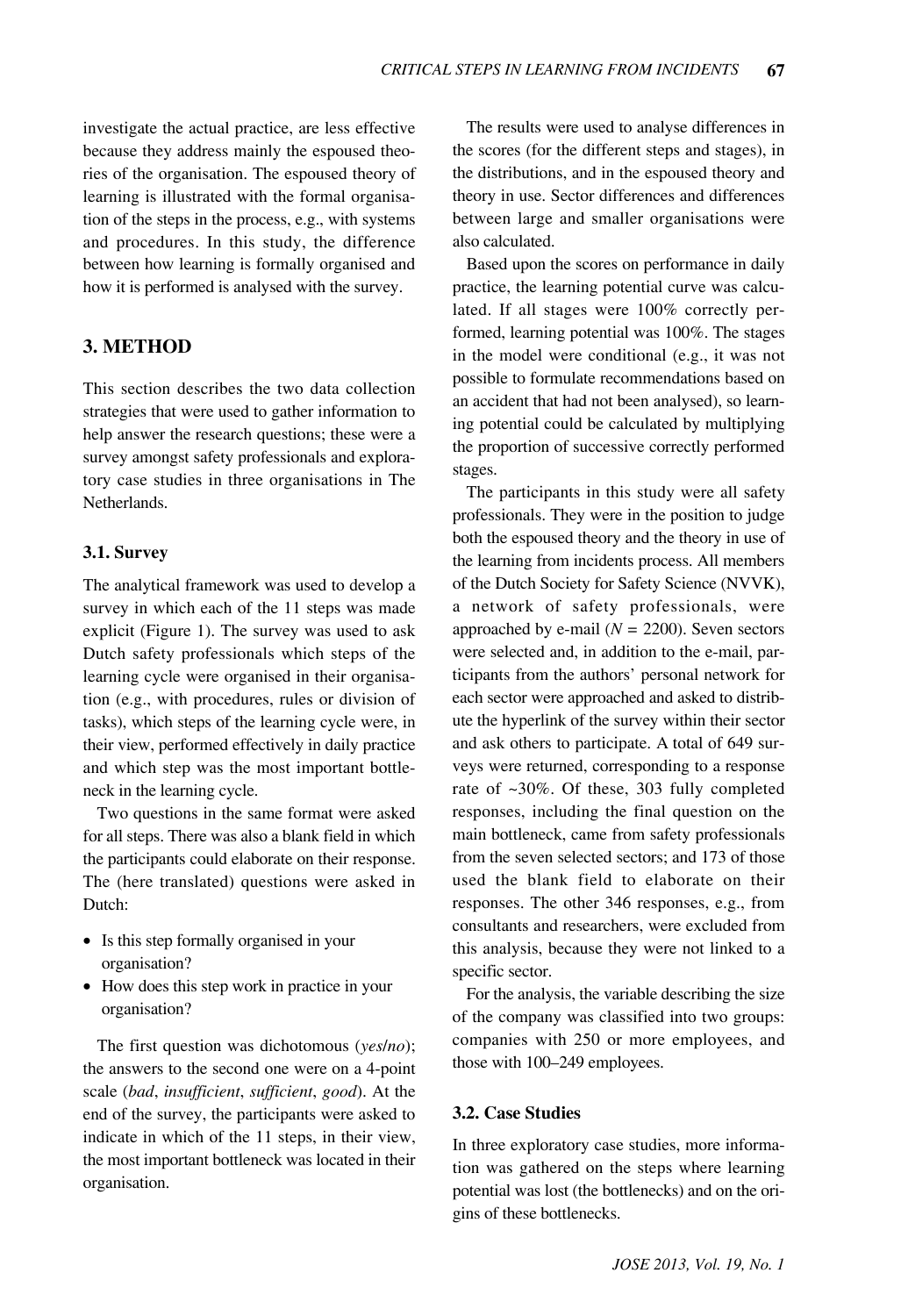|                   |       |     | <b>Employees</b> |            |         |            |  |  |  |
|-------------------|-------|-----|------------------|------------|---------|------------|--|--|--|
| Company           |       | N   | $50$             | $50 - 100$ | 100-249 | $\geq$ 250 |  |  |  |
| Chemical industry |       | 76  | 4                | 14         | 12      | 46         |  |  |  |
| Construction      |       | 56  | 12               | 8          | 8       | 28         |  |  |  |
| Energy and waste  |       | 42  |                  | 4          | 11      | 20         |  |  |  |
| Food industry     |       | 14  |                  | 0          | 3       | 10         |  |  |  |
| Government        |       | 23  |                  | 3          | 3       | 16         |  |  |  |
| Metal industry    |       | 68  | 6                | 6          | 15      | 41         |  |  |  |
| Transportation    |       | 24  |                  | 2          | 3       | 18         |  |  |  |
|                   | total | 303 | 32               | 37         | 55      | 179        |  |  |  |

**TABLE 1. Respondents (***N***) for Each Sector and the Size of the Company**

An invitation to participate was disseminated across the authors' professional network. Five companies responded and three were selected on the basis of their size and availability during the timeframe of the study. The three participating companies were organisations with 250 or more employees; each one was from a different sector (chemical industry, energy and waste, and transport).

The case studies consisted of a document study and interviews with representatives of operational employees, supervisors and toplevel management.

The document study focused mainly on whether the steps were formally organised (the espoused theory). Two researchers in occupational safety (with a background in psychology and in the methodology of research), independently studied an overview or report of incidents on the location; a procedure or description of the learning from incidents process, if this was available within the organisation; documents related to two incident analyses; and evaluative or followup studies related to an incident. Based on their assessment of these documents, the researchers rated whether a step was formally organised or not. If the document gave no clear indication of this, this was further checked during the interviews.

The main objective of the interviews was to gather qualitative data about the organisation and how it performed the steps in daily practice. A semistructured interview format was used, based on the analytical framework. The interviews focused on how steps were organised in daily practice and on finding bottlenecks in learning. Within a company, all interviews took place on a single day, each taking 60 min. One senior manager/director, the health and safety manager, a shift supervisor and a representative of the employees at operational level were invited. A researcher who was also involved in the document study performed the interviews. There were two interviews at each company where both researchers were present; this was to provide assurance that the structure was consistent. Each interview started with a question about the most critical step from the interviewee's perspective. After this, each step was discussed briefly and one stage of the learning from incidents process was discussed in depth, based on questions from the document study and the interview itself.

After the description and analyses were complete, the cases studies were interpreted with the theories in section 2.2.

## **4. RESULTS**

This section deals with the survey results for each research question. The results for each question will be discussed separately. Section 4.6 describes the results of the case studies. For each stage and step in the model, two variables will be presented: the quality of how it is formally organised and the quality of performance in daily practice.

#### **4.1 Internal Consistency of the Survey**

The internal consistency of the survey was tested separately for each stage with item total correlation and with Cronbach's  $\alpha$  [37] on the items that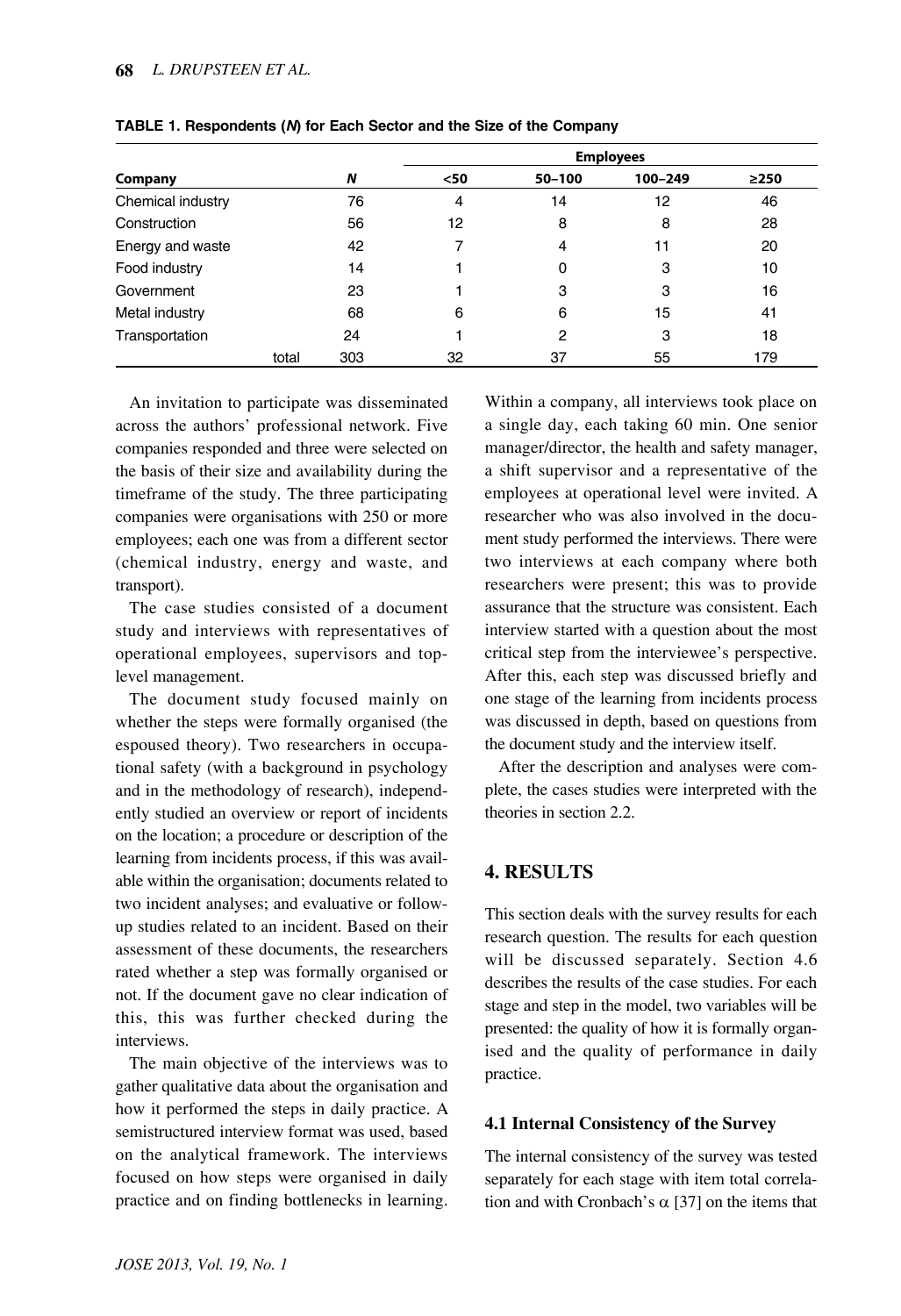measured whether the stage was organised and on the items that measured whether the stage was well performed. The item-total correlation ranged from .21 to .79 for the scale on how steps were arranged, and from .61 to .76 for the scale on how steps were performed, indicating that there was no item redundancy. Cronbach's α ranged from .65 to .89. Overall,  $\alpha$  for all items ( $N = 22$ ) was .93. Cronbach's  $\alpha$  > .70 was indicative for a high level of internal consistency of the items; in other words, they all measured the same construct [38, 39]. Cronbach's  $\alpha$  < .70 might have resulted from the limited number of items in the stage  $(N = 2)$ . In addition to computing  $\alpha$ , the dimensionality of the scales was investigated with factor analysis. The eigenvalue for the first factor was quite a bit larger than the eigenvalue for the next factor for the aspects that measured whether the stage was organised (4.74 versus 1.69) as well as for those that measured whether the stage was performed (6.67 and 1.02). Additionally, the first factor explained 43% of the variance for the measures on whether stages were organised and the first factor for the measures on how well the stages were performed explained 70% of the variance, suggesting that the items are unidimensional.

## **4.2. In Which Step Are Main Bottlenecks Located?**

The participants were asked to indicate the step with the main bottleneck for their organisation. The last step, the evaluation, was most often identified as the step with the main bottlenecks (20%) (Figure 2). In the comment field of the survey, it was indicated that if there was an evaluation, it often aimed only at establishing whether the remedy was performed or not, rather than at preventing recurrence or evaluating the quality of a remedy. The reporting of incidents was indicated in 19% of the responses as the next main bottleneck.

## **4.3. Which Stages Are Formally Organised?**

For each stage, frequencies on whether or not the step was formally organised were collected and the mean value of how much of the stage was indicated as formally organised was calculated.

Table 2 shows the proportions. Most stages were formally organised and earlier stages were more often formally organised than later ones, but the overall proportion decreased after stage 1; *t* tests were performed for the differences between steps.

## *4.3.1. Are the separate steps in the stages formally organised?*

When the steps were studied separately, it turned out there was an overall decrease in the number of occasions when they were formally organised from the first to the later steps (Table 2). There were significant differences between all steps in stage 1, i.e., between incident reporting, incident registration, determining the depth and scope of research, fact finding and incident analysis.

In stage 2, there were differences between formulating recommendations and determining the priority and urgency of actions, and between formulating the action plan and communicating the action plan. There were slight, but not significant, increases in the proportions from steps 5 to 6, from incident analysis to formulating recommendations, and from steps 7 to 8, from determining the priority and urgency of actions to action.

## *4.3.2. Differences in the formal organisation of the learning process*

Overall, there were small differences between the sectors. The decrease from stage 1 to 2 was significant for all sectors. There was also a significant decrease from stage 2 to 3 in the construction, chemical, metal and government sectors. From stage 3 to 4, there was no significant decrease in how often the stage was organised, except for the transport sector.

The scores for the separate stages also differed between the sectors. The chemical industry formally organised more stages than the other sectors, and the intervention stage in the metal industry was more often organised than that in the food industry and the government sector.

The overall distribution of frequencies in the chemical industry differed from the distribution in the energy and waste sector, the construction industry and the food industry (Kolmogorov-Smirnov,  $p < .05$ ). There was no difference in the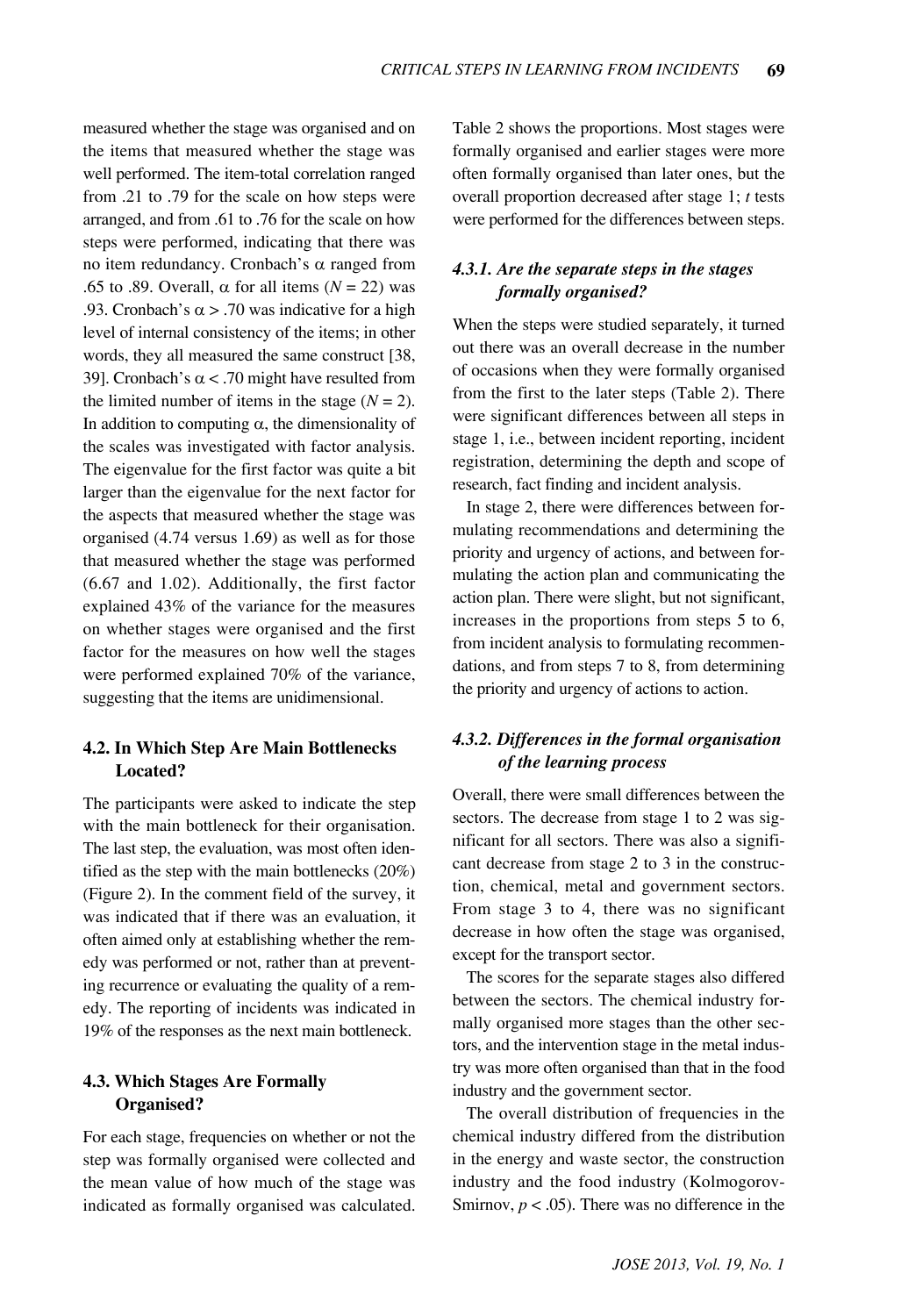

**Figure 2. Step in which main bottleneck is located according to participants.**

distributions between the other sectors or between the overall distribution of large and smaller organisations**.** There was also no difference in the proportion of stages that were organised between companies with under and over 250 employees. In addition to the comparison of overall distributions, a Kruskal-Wallis test was performed to compare the distribution between industries of the mean ranks over the steps. We discuss the significant differences ( $p < .05$ ) only. The mean rank in the chemical industry for the final step evaluation was higher than in the transport industry. It was higher than in the metal industry for the incident analysis step. The chemical industry also had a higher mean rank for determining the depth and scope of research, incident analysis, formulating action plan, communicating the action plan, intervening and evaluating than the food industry. The test also illustrated that the mean rank score in the energy and waste sector was lower than in all other sectors in the formulating the action plan and communicating the action plan steps. It was lower for evaluating in the metal, chemical and construction sectors. It was also low for determining the depth and scope of research and incident analysis in comparison to transport, chemical and metal sectors. There were no significant differences between the construction, metal and transport sectors.

## **4.4. Are the Stages Performed Well in Daily Practice?**

Scores for how well a step of the learning from incidents process was performed in daily practice were collected. The mean value of each stage was calculated and *t* tests were performed for differences between sectors and between large and small organisations. The highest possible score was 4, indicating that the safety professionals believed the performance of the step was *good* in daily practice. There was a significant decrease at all stages.

## *4.4.1. Are the separate steps in the stages performed in daily practice?*

Results for the individual steps showed that there was a decrease from the first to the last steps in how often they were carried out. Follow-up steps (from stage 2 on) were more often neglected than the earliest steps, such as incident analysis.

# *4.4.2. Differences in the daily performance of the learning process*

The mean value for how well stage 1 was performed was significantly higher for the chemical industry than for the other six sectors. The value for how well stage 1 was performed was significantly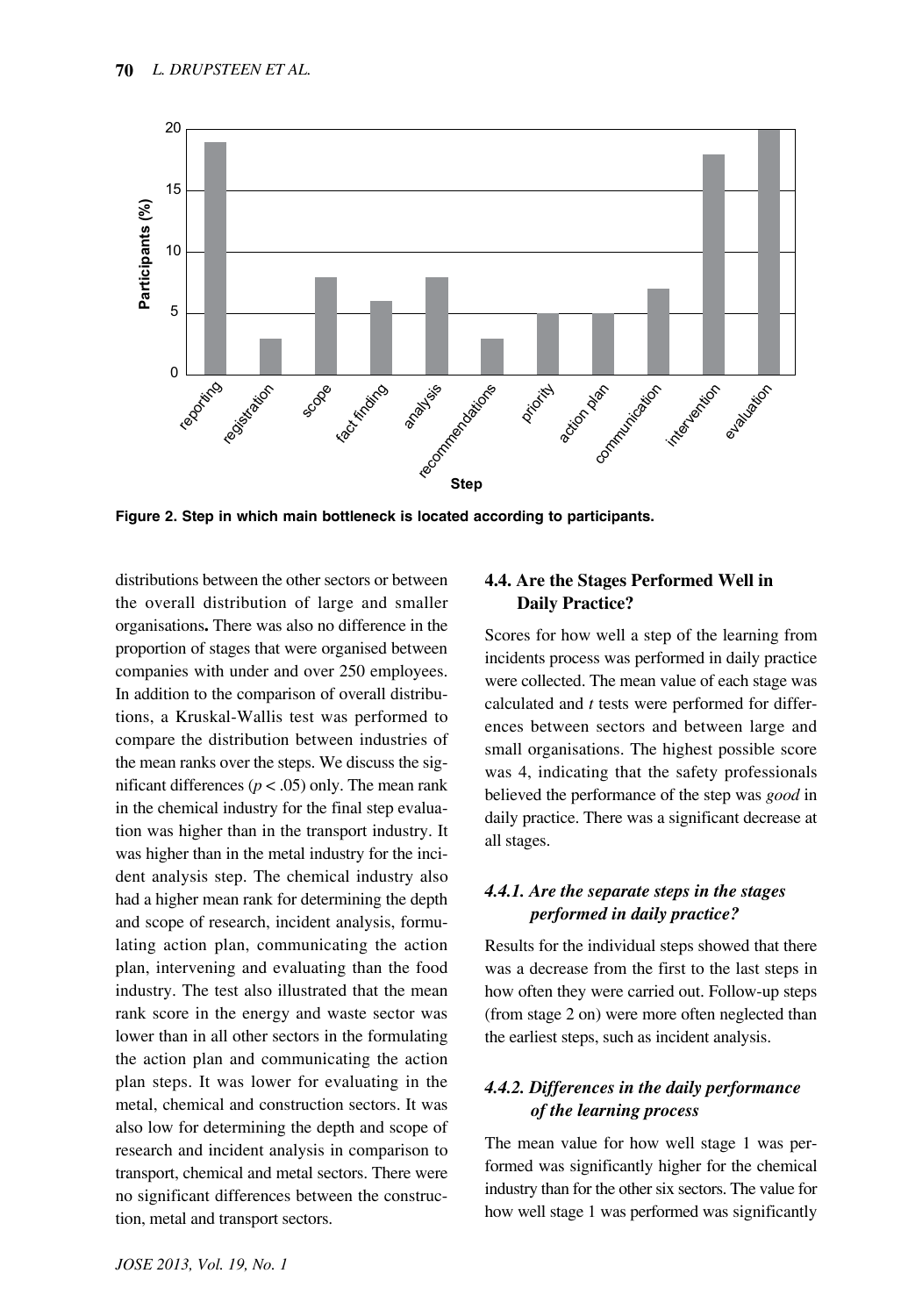|                                |                           |      | <b>Energy</b> |      |         |       |        |       |     |
|--------------------------------|---------------------------|------|---------------|------|---------|-------|--------|-------|-----|
|                                | <b>Chemical Construc-</b> |      | and           |      | Govern- |       | Trans- |       |     |
| <b>Steps and Stages</b>        | <b>Industry</b>           | tion | <b>Waste</b>  | Food | ment    | Metal | port   | Total | N   |
| 1. Incident reporting          | .99                       | 1.00 | .95           | 1.00 | 1.00    | .97   | .96    | .98   | 294 |
| 2. Incident registration       | .99                       | .96  | .95           | 1.00 | .96     | .94   | .91    | .96   | 284 |
| 3. Determining scope           | .81                       | .59  | .49           | .54  | .64     | .70   | .76    | .67   | 193 |
| 4. Fact finding                | .90                       | .82  | .85           | .85  | .91     | .87   | .90    | .87   | 245 |
| 5. Analysis                    | .86                       | .70  | .64           | .46  | .91     | .68   | .84    | .74   | 209 |
| Investigating and<br>analysing | .91                       | .82  | .77           | .77  | .89     | .83   | .85    | .85   |     |
| 6. Recommendations             | .87                       | .69  | .69           | .69  | .77     | .77   | .79    | .77   | 215 |
| 7. Priority                    | .77                       | .61  | .64           | .54  | .55     | .65   | .58    | .65   | 182 |
| 8. Action plan                 | .84                       | .63  | .46           | .39  | .55     | .73   | .74    | .67   | 187 |
| <b>Planning interventions</b>  | .82                       | .64  | .60           | .54  | .62     | .72   | .70    | .70   |     |
| 9. Communication               | .76                       | .57  | .49           | .23  | .50     | .66   | .68    | .61   | 171 |
| 10. Intervention               | .70                       | .50  | .59           | .39  | .32     | .61   | .53    | .57   | 159 |
| Intervening                    | .73                       | .54  | .54           | .31  | .41     | .64   | .61    | .59   |     |
| 11. Evaluation                 | .67                       | .56  | .41           | .31  | .41     | .57   | .37    | .53   | 148 |
| Evaluating                     | .67                       | .56  | .41           | .31  | .41     | .57   | .37    | .53   | 148 |

**TABLE 2. Formal Organisation of Steps and Stages per Sector (Proportions of Respondents)**

*Notes.* Stages in italic type, steps in roman type; *N* for stages is not given, because the number of respondents per step differed.

lower in the energy and waste sectors than in the metal sector. The chemical industry had a higher mean value for stage 2 than the construction, metal, energy and waste, and government sectors. The values for stage 3 were higher for the chemical industry than for the energy and waste, government and construction sectors. There was no difference for the stages between the large and small organisations.

The results showed that most steps were performed better in the chemical industry than in the other sectors. The construction industry and the energy and waste sectors seemed to perform less well than the other sectors on some steps. There were no significant differences for the last step, evaluating.

The mean value of step 1 was significantly higher for the chemical industry than for the other sectors, except food. These differences applied to step 2, too, where the chemical industry scored higher than all other sectors. At step 3, there was no significant difference between the chemical industry and transport, but the score of the chemical industry was still higher than that of the other sectors.

## **4.5. Differences Between the Formally Organised Process and the Performance in Daily Practice**

To compare the theory in use and the espoused values, the results for which steps were formally organised were compared with those for whether the steps were performed well in daily practice. Table 3 presents the results. Overall, there were significant differences between how well stages 1 and 4 were organised and performed. Both stages 1 and 4 were more often organised than performed well. Stages 2 and 3 appeared to work well in daily practice, even though they were not always formally organised. Figure 3 presents an overall comparison.

In stage 1 (investigating and analysing incidents), the difference between what was arranged and performed was significant for the construction, metal and government sectors. The stage was organised better than it was performed. There were no differences for stage 2 (planning interventions). And in stage 3 (intervening), the food industry's score for how well the stage was performed in daily practice was significantly higher than the score for how it was organised. Stage 4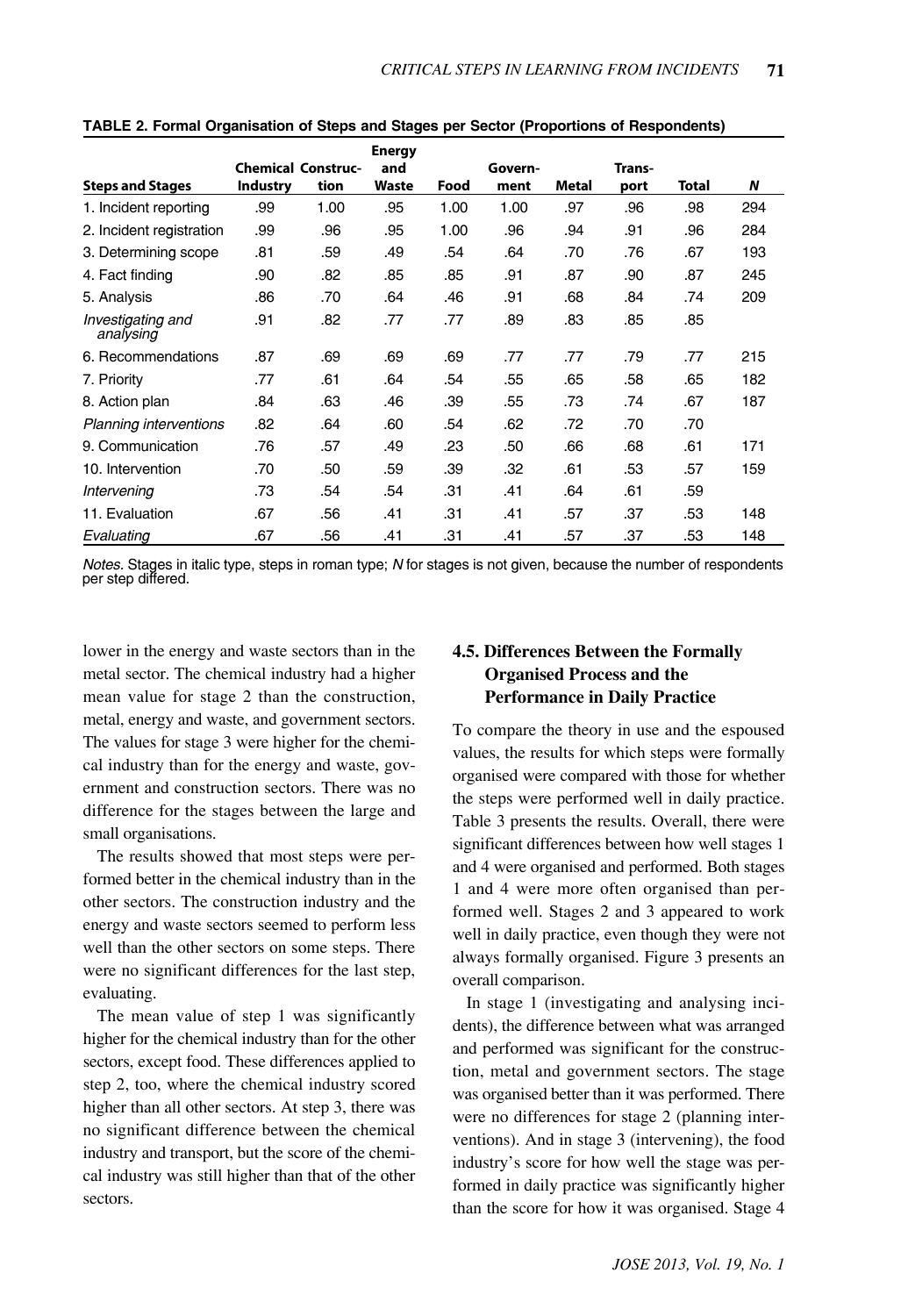#### **72** *L. DRUPSTEEN ET AL.*

|                               |                           |      | <b>Energy</b> |      |         |       |                  |              |
|-------------------------------|---------------------------|------|---------------|------|---------|-------|------------------|--------------|
|                               | <b>Chemical Construc-</b> |      | and           |      | Govern- |       |                  |              |
| <b>Steps and Stages</b>       | <b>Industry</b>           | tion | <b>Waste</b>  | Food | ment    | Metal | <b>Transport</b> | <b>Total</b> |
| 1. Incident reporting         | 3.4                       | 2.7  | 2.8           | 3.0  | 2.7     | 2.9   | 2.8              | 3.0          |
| 2. Incident registration      | 3.5                       | 3.0  | 2.9           | 3.2  | 3.1     | 3.3   | 3.1              | 3.2          |
| 3. Determining scope          | 3.2                       | 2.6  | 2.6           | 2.7  | 2.8     | 2.8   | 3.0              | 2.8          |
| 4. Fact finding               | 3.2                       | 2.7  | 2.7           | 2.8  | 2.8     | 2.8   | 3.1              | 2.9          |
| 5. Analysis                   | 3.1                       | 2.6  | 2.5           | 2.5  | 2.9     | 2.8   | 3.0              | 2.8          |
| Investigating and analysing   | 3.3                       | 2.7  | 2.6           | 2.8  | 2.9     | 2.9   | 2.9              | 2.9          |
| 6. Recommendations            | 3.2                       | 2.6  | 2.6           | 3.0  | 2.8     | 2.7   | 3.0              | 2.8          |
| 7. Priority                   | 3.0                       | 2.5  | 2.7           | 3.1  | 2.6     | 2.6   | 2.7              | 2.7          |
| 8. Action plan                | 3.0                       | 2.5  | 2.4           | 2.5  | 2.5     | 2.8   | 2.7              | 2.7          |
| <b>Planning interventions</b> | 3.1                       | 2.5  | 2.6           | 2.9  | 2.6     | 2.7   | 2.8              | 2.8          |
| 9. Communication              | 2.9                       | 2.4  | 2.4           | 2.5  | 2.5     | 2.6   | 2.7              | 2.6          |
| 10. Intervention              | 2.8                       | 2.7  | 2.6           | 2.9  | 2.4     | 2.7   | 2.5              | 2.7          |
| Intervening                   | 2.9                       | 2.5  | 2.5           | 2.7  | 2.4     | 2.7   | 2.6              | 2.6          |
| 11. Evaluation                | 2.4                       | 2.2  | 2.2           | 2.4  | 2.4     | 2.3   | 2.4              | 2.3          |
| Evaluating                    | 2.4                       | 2.2  | 2.2           | 2.4  | 2.4     | 2.3   | 2.4              | 2.3          |

**TABLE 3. Performance of the Steps and Stages (Mean Values)** 

*Notes.* Stages in italic type, steps in roman type.

(evaluating) was better organised than performed in the construction, metal and chemical sectors. For the energy and waste, and the transport sectors, there were no significant differences.

The learning potential curve was calculated on the basis of these findings. If all steps were 100% correctly performed, the use of learning potential

was 100%. The stages in the model were conditional and learning potential was calculated by multiplying the proportion of successive stages. For example, 65% of the respondents thought the investigating stage was performed and 60% thought the planning stage was performed. The actual use of learning potential after stage 2 was,



**Figure 3. Overall comparison in responses per step on what is organised and what is performed well.** *Notes. n* = 303.

*JOSE 2013, Vol. 19, No. 1*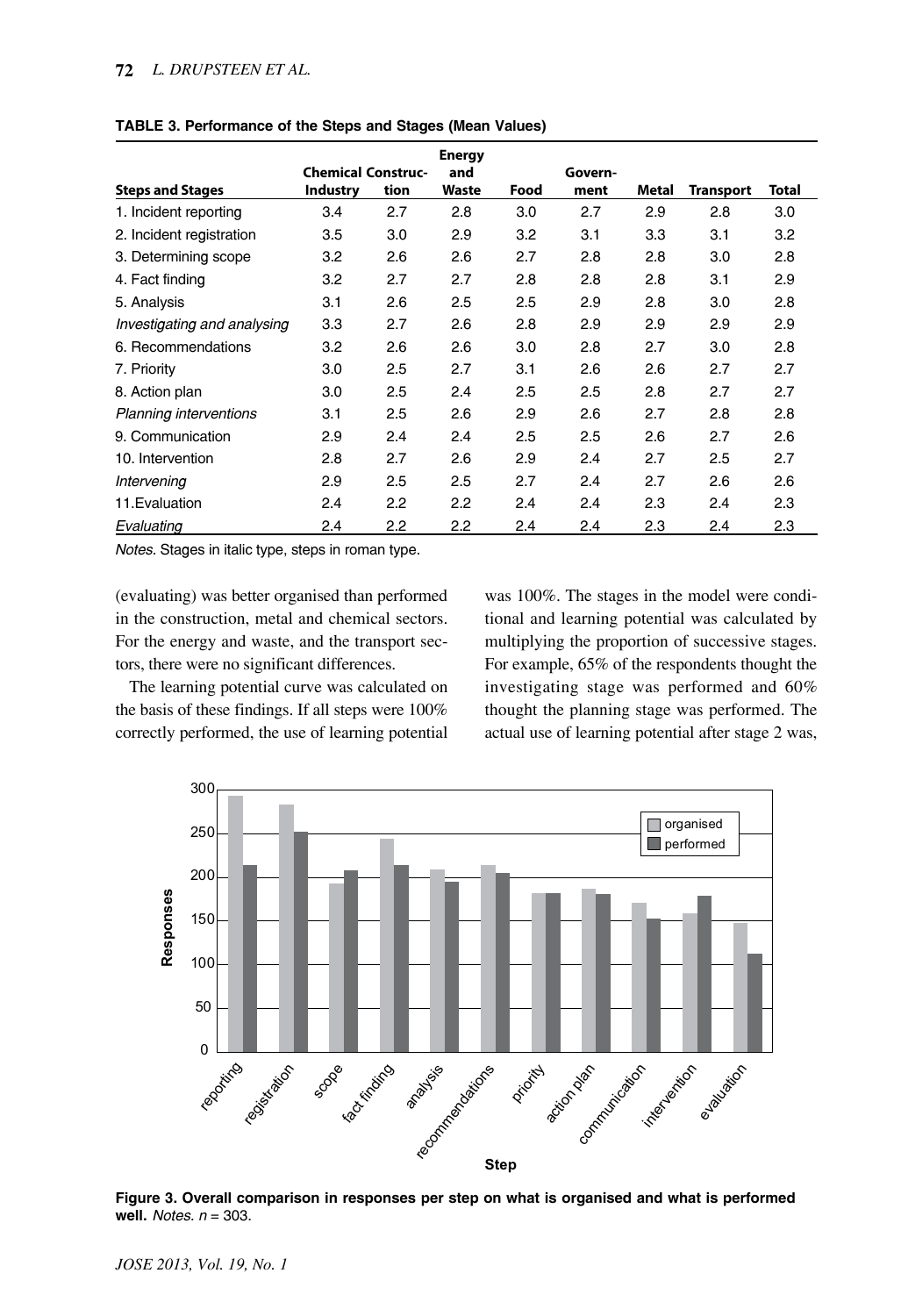therefore, 60% of 65%, i.e., 39%. Figure 4 presents the learning potential curve. It illustrates how learning potential decreased over the different stages of the model. The overall use of learning potential was under 10%.

## **4.6. Case Studies**

In the case studies, additional information was gathered on the origins and the types of problems causing the bottlenecks identified in the survey. The case studies supported the aforementioned differences between the formal organisation of the learning from incidents process and the performance of this process. In the interviews, questions about the quality of the steps that were performed were also asked. The results indicated that learning potential was lost and improvements were possible at all stages.

The main bottlenecks in stage 1 (investigating and analysing incidents) were no incident registration, due to barriers in reporting and to the complexity of registration systems, and the quality of incident analysis. The problems that were identified were difficulties in deciding which incident to investigate in depth, and selecting the most appropriate method of investigating and analysing these incidents. Many of these problems were caused by a lack of resources such as time, finance and knowledge.

The steps in stage 2 (planning interventions), from analysis to action planning, were hardly ever separately organised or separately performed. It is assumed that the proposed actions in the participating organisations followed directly from the results of the analysis. Priorities were not usually determined for the issues that needed to be addressed.

In stage 3 (intervening), bottlenecks were identified in implementing and communicating the actions. The case studies confirmed that the implementation of lessons learned was seldom performed systematically. Although most people were willing to take action, planned actions were lost in the enormous flow of actions that resulted from incident analyses, audits and so on. Usually, there was no overview of all actions and they were not often prioritised as they were all seen as necessary. As a result, actual priorities were mainly determined by the availability of resources, such as time and money, and this often resulted in short-term actions. Actions aimed at the more complex underlying causes were often left unattended.



**Figure 4. Use of learning potential.** *Notes*. The percentages on the horizontal axis indicate the percentage of respondents that indicated that the stage was performed well in daily practice. Learning potential is calculated by multiplying the proportions of successive stages.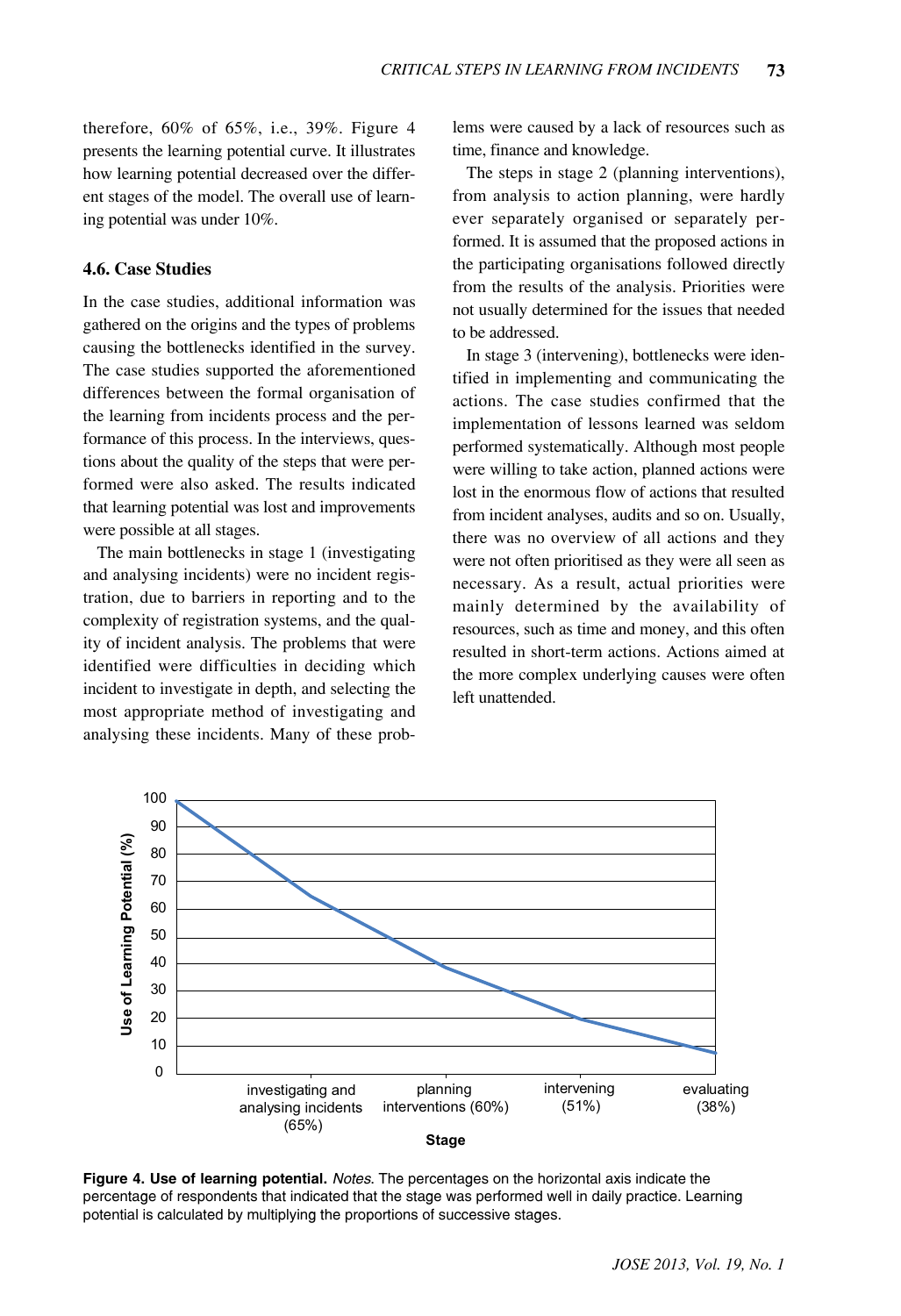Other important bottlenecks in stage 3, and also in the other stages of the learning process, originated from inadequate communication. Actions were often locally performed and the actions and their reasons were hardly ever communicated throughout the organisation. Lessons learned were not implemented in similar situations in the organisation or in situations that were different but where similar (underlying) causes were relevant.

Stage 4 (evaluating) confirmed a lack of systematic evaluation. When evaluations were carried out, they often referred only to whether actions were taken or not. In the case studies, we did not identify examples where the effectiveness of the actions in preventing future incidents was evaluated. The learning process itself was also not evaluated in these organisations.

## **5. DISCUSSION**

A model has been developed to analyse how companies with a safety management system are supposed to learn from incidents. This is used in a survey for analysing the learning from incidents process and for identifying which steps of the learning process require improvement because learning potential is being lost. It is important to note that the model is intended to be a tool for analysing the learning from incidents process only, and not a tool for designing that learning process. Used as a design tool, the model could easily lead to the proliferation of formal procedures.

The results shown in the previous sections demonstrate that there is ample room for improvement in the learning from incidents process, at all steps and stages. Context and method limit the generalisability of these results. The model has been shown to work well in identifying the main bottlenecks for Dutch organisations. It would be interesting if the results could be replicated in other countries and other sectors. Another application might be to ask employees and managers to participate in the survey to get a broader representation from the organisations. The survey results reflect the perception of safety professionals. They often play an important role in the learning from incidents process, e.g., in investigating incidents. Those results might, therefore, be somewhat biased, although the case studies confirmed them.

When this model is used in combination with qualitative data collection strategies, it indicates the types of bottlenecks and their origins. The results from these case studies illustrate that actions aimed at the more complex underlying causes are often left unattended. We assume that addressing these underlying issues requires double-loop learning. We, therefore, conclude that in our case studies, not only was learning potential for singleloop learning lost throughout the learning from incidents process, but that the more fundamental double-loop learning processes were even more scarce. The actions are also mainly locally performed and lessons are not applied in similar and other situations. When we analyse this by using the different levels of learning distinguished by Piaget [36], it can be understood as the lowest level of learning: reproducing the knowledge. To achieve a higher level of learning, it is necessary to share lessons learned more broadly and to transform the knowledge of specific situations into more general lessons.

Finally, the lack of attention to the effectiveness of the actions taken and the lack of evaluation of the learning process imply that learning opportunities are missed. Good evaluations are indispensable for improving the learning from incidents process as such and are an essential input for learning to learn processes.

The current model is aimed at learning from incidents within an organisation. To learn from other incidents, in other departments, organisations or sectors, the steps might differ, especially in stage 1. The formulation of the lessons and the ways in which they are shared will also differ. This can be considered as part of the further development of the model. To improve learning from incidents, it is essential to better understand the factors that drive the learning process or form its bottlenecks. Some factors may be rooted in the organisational culture, which is, in our model and for this research, regarded as the context wherein the learning process takes place.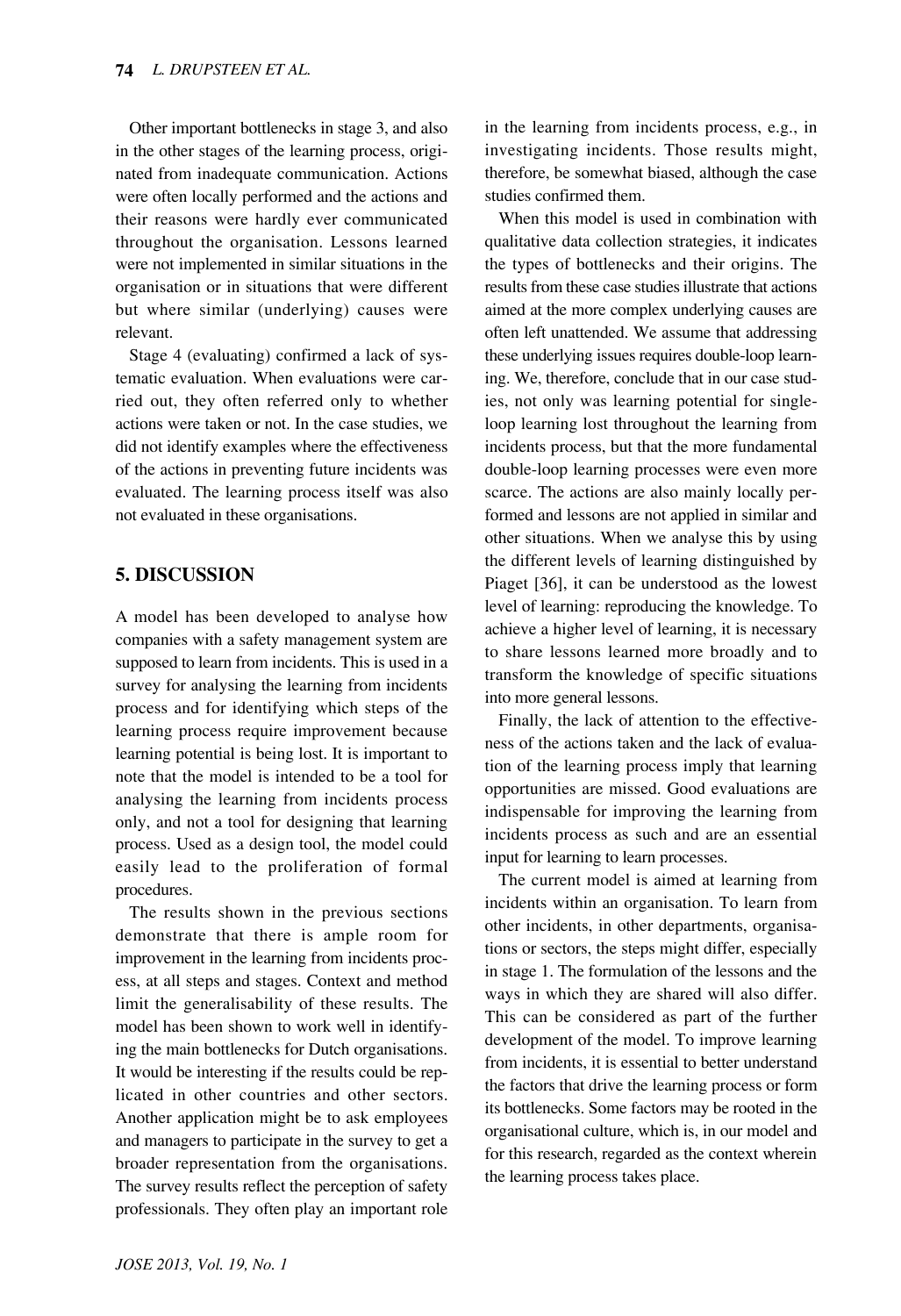## **6. CONCLUSION**

This paper presents a model for analysing the learning from incidents process and applies it to identify critical steps and to compare how the process is formally organised with the actual performance in daily practice. The results show that learning from incidents in organisations is limited and that the proposed model enables organisations to identify bottlenecks in their learning process.

The survey showed that learning potential was especially lost at the reporting and the evaluating steps, and the latter was a critical step for the learning to learn process. When actions are evaluated, the evaluation is often aimed at the performance and not at its effectiveness. However, an approach to improve the learning from incidents process should consider the process as a whole and not only separate steps or stages. Organisations often focus mainly on improving one or two steps, such as investigating and analysing incidents. This can only marginally increase learning potential for the overall learning process, as the learning potential curve illustrates.

In all sectors, most stages are formally organised with systems and procedures. The chemical industry has arranged this more often than other industries. In all industries, there is a progressive decrease in what is formally organised through the successive stages of the learning process. This trend is also shown for the daily performance of the learning from incidents process. However, the learning from incidents process (as it is formally organised), might differ from the actual learning process (as it is performed in practice), resulting in a false sense of effective learning.

The case studies confirmed the loss of learning potential that was identified though the survey and also led to a better understanding of why companies had so many problems in learning effectively from incidents. The higher levels of learning, i.e., learning about addressing underlying causes, applying lessons learned more broadly throughout the company and managing the learning to learn process to continuously improve the learning from incidents process, were often either problematic or absent.

To allow an organisation to continuously improve and become safer, an effective learning from incidents process in which all steps function well is necessary. This process should be embedded in an organisation. This requires insight into the organisational requirements that influence the effectiveness of the process, such as organisational knowledge management and the organisational culture. Future research will, therefore, be aimed at better use of learning potential, considering the organisational context and organisational learning theories.

#### **REFERENCES**

- 1. Jones S, Kirchsteiger C, Bjerke W. The importance of near miss reporting to further improve safety performance. Journal of Loss Prevention in the Process Industries. 1999;12(1):59–67.
- 2. Kjellén U. Prevention of accidents through experience feedback. London, UK: Taylor & Francis; 2000.
- 3. Kletz T. Lessons from disaster—how organisations have no memory and accidents recur. Rugby, Warwickshire, UK: Institution of Chemical Engineers; 1993.
- 4. Kletz T. Learning from accidents. 3rd ed. Oxford, UK: Butterworth-Heinemann; 2001.
- 5. van der Schaaf TW. Near miss reporting in the chemical process industry [doctoral dissertation]. Eindhoven, The Netherlands: Eindhoven University of Technology; 1992. Retrieved December 14, 2012, from: [http://alexandria.tue.nl/extra3/proefschrift/](http://alexandria.tue.nl/extra3/proefschrift/PRF8B/9205360.pdf) [PRF8B/9205360.pdf.](http://alexandria.tue.nl/extra3/proefschrift/PRF8B/9205360.pdf)
- 6. van Vuuren W. Organisational failure: an exploratory study in the steel industry and the medical domain [doctoral dissertation]. Eindhoven, The Netherlands: Eindhoven University of Technology; 1998. Retrieved December 14, 2012, from: [http://](http://alexandria.tue.nl/extra3/proefschrift/boeken/9800441.pdf) [alexandria.tue.nl/extra3/proefschrift/](http://alexandria.tue.nl/extra3/proefschrift/boeken/9800441.pdf) [boeken/9800441.pdf](http://alexandria.tue.nl/extra3/proefschrift/boeken/9800441.pdf).
- 7. Reason J. Managing the risks of organizational accidents. Aldershot, UK: Ashgate; 1997.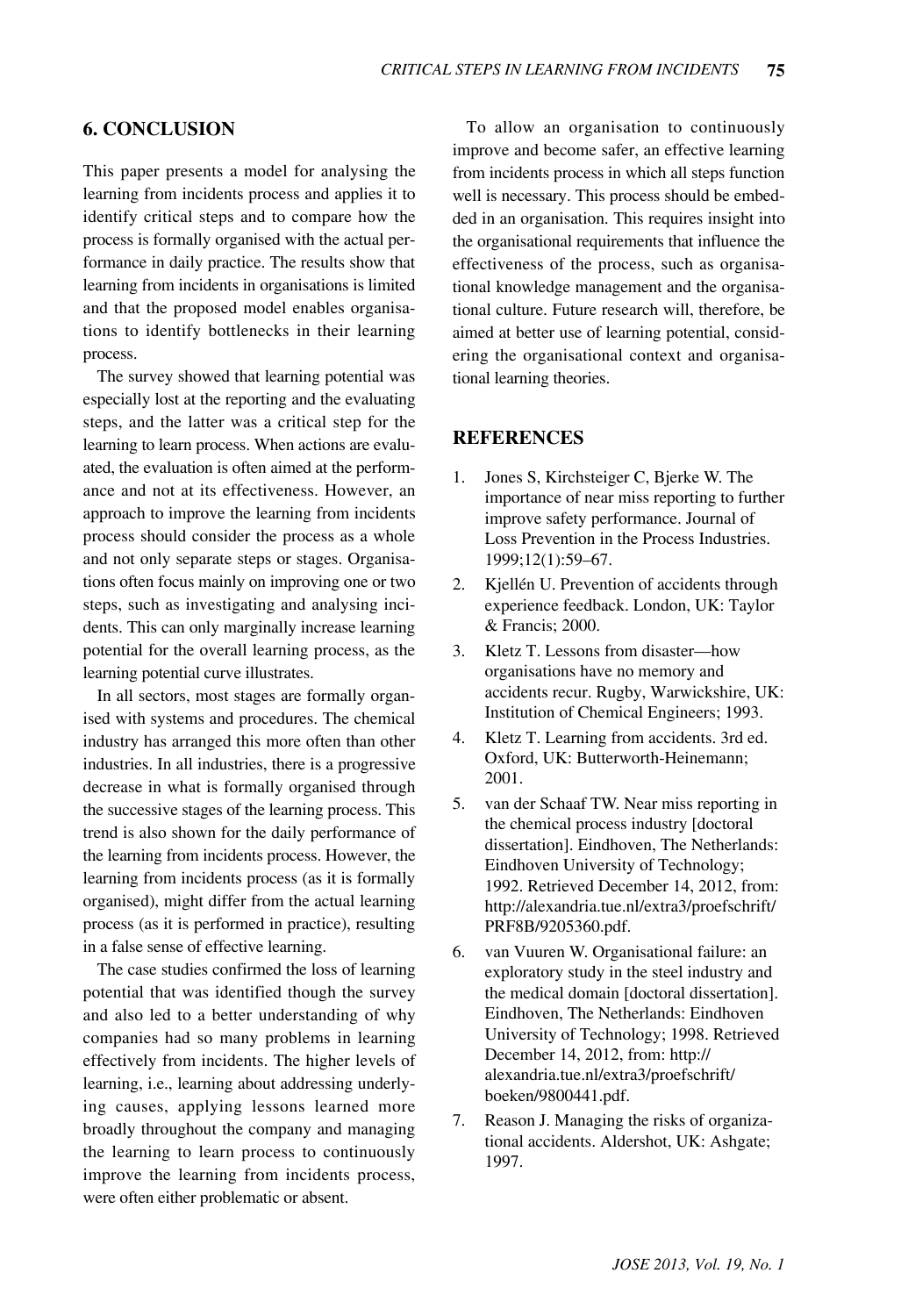- 8. Carpenter JK, Hendershot DC, Watts SJ. Learning from reactive chemistry incidents. Chem Health Saf. 2004;11(4):10–6.
- 9. Carroll JS. Organisational learning activities in high-hazard industries: the logics underlying self-analysis. Journal of Management Studies. 1998;35(6):797–822.
- 10. Groeneweg J. Controlling the controllable: the management of business upsets. 5th ed. Leiden, The Netherlands: DSWO Press; 2002.
- 11. Reason JT. Human error. Cambridge, UK: Cambridge University Press; 1990.
- 12. Blanco J, Lewko JH, Gillingham D. Fallible decisions in management: learning from errors. Disaster Prev Manag. 1994; 5(2):5–11.
- 13. Kontogiannis T, Leopoulos V, Marmaras N. A comparison of accident analysis techniques for safety-critical man-machine systems. Int J Ind Ergon. 2000;25(4): 327–47.
- 14. Lawton R, Parker D. Barriers to incident reporting in a healthcare system. Qua Saf health care. 2002;11(1):15–8. Retrieved December 14, 2012, from: [http://www.](http://www.ncbi.nlm.nih.gov/pmc/articles/PMC1743585/) [ncbi.nlm.nih.gov/pmc/articles/](http://www.ncbi.nlm.nih.gov/pmc/articles/PMC1743585/) [PMC1743585/.](http://www.ncbi.nlm.nih.gov/pmc/articles/PMC1743585/)
- 15. Le Coze JC. Organisations and disasters: from lessons learnt to theorising. Saf Sci. 2008;46(1):132–49.
- 16. Lindberg AK. Hansson SO, Rollenhagen C. Learning from accidents—what more do we need to know? Saf Sci. 2010;48(6): 714–21.
- 17. Baguley P. Improving organizational performance: a handbook for managers. London, UK: McGraw-Hill; 1994.
- 18. Deming WE. Out of the crisis; quality, productivity and competitive position. Cambridge, MA, USA: Cambridge University Press; 1982.
- 19. Deming WE. The new economics for industry, government, education. Cambridge, MA, USA: MIT Center for Advanced Engineering Study; 1993.
- 20. International Organization for Standardization (ISO). Quality systems—model for quality assurance in design, development, production, installation and servicing

(Standard No. ISO 9001:1997). Geneva, Switzerland: ISO; 1997.

- 21. International Organization for Standardization (ISO). Environmental management systems—requirements with guidance for use (Standard No. ISO 14001:2004). Geneva, Switzerland: ISO; 2004.
- 22. OHSAS Project Group. Occupational health and safety management systems requirements (Standard No. OHSAS 18001:2007). London, UK: OHSAS Project Group; 2007.
- 23. Kolb DA. Experiential learning. Upper Saddle River, NJ, USA: Prentice Hall; 1984.
- 24. Senge PM. The fifth discipline; the art and practice of the learning organization. New York, NY, USA: Doubleday; 1990.
- 25. Swieringa J, Wierdsma A. Becoming a learning organization. Harlow, UK: Longman; 1992.
- 26. Zwetsloot GIJM, Allegro JT. Organisatieverandering door managementsystemen voor voortdurende verbetering [Organisational change through management systems for continuous improvement]. Gedrag en organisatie. 1994;7(6):352–365.
- 27. Armitage G, Newell R, Wright J. Reporting drug errors in a British acute hospital trust. Clinical Governance. 2007;12(2):102–14.
- 28. Thornton PD, D'Souza DC, Ng K, Koller LJ. Reporting, review and application of near-miss prescribing medication incident data. Journal of Pharmacy Practice and Research. 2004;34(3):190–3.
- 29. Firth-Cozens J. Organisational trust: the keystone to patient safety. Qual Saf Health Care. 2004;13(1):56–61. Retrieved December 14, 2012, from: [http://www.](http://www.ncbi.nlm.nih.gov/pmc/articles/PMC1758064/pdf/v013p00056.pdf) [ncbi.nlm.nih.gov/pmc/articles/](http://www.ncbi.nlm.nih.gov/pmc/articles/PMC1758064/pdf/v013p00056.pdf) [PMC1758064/pdf/v013p00056.pdf](http://www.ncbi.nlm.nih.gov/pmc/articles/PMC1758064/pdf/v013p00056.pdf)
- 30. Hopkins A. A corporate dilemma: to be a learning organisation or to minimise liability. Journal of Occupational Health and Safety: Australia and New Zealand. 2006;22(3):251–9.
- 31. Bhimavarapu KR, Doerr WW. A semiquantitative risk assessment methodology to prioritize recommendations. Process Safety Progress. 2009;28(4):356–61.